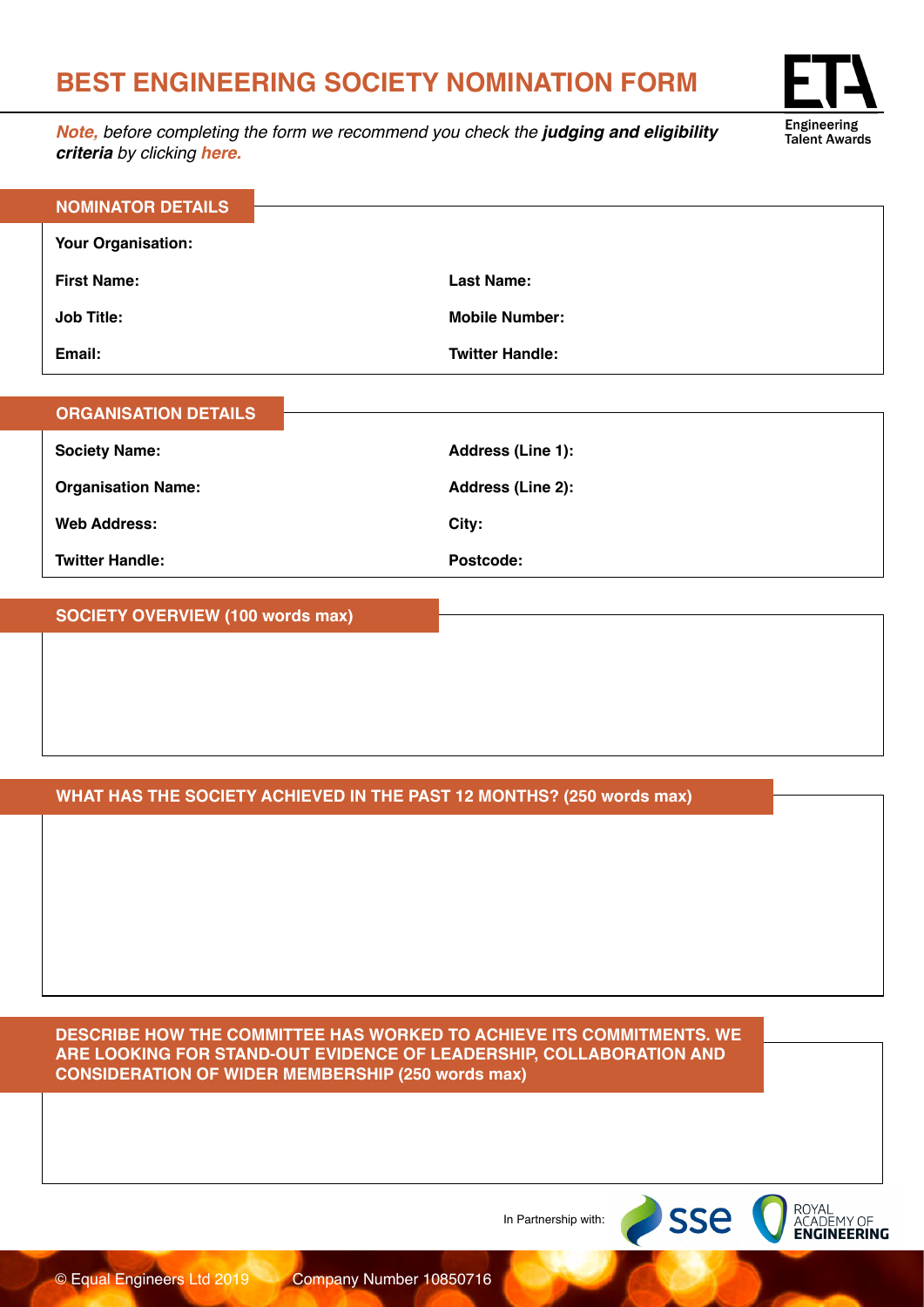

**DESCRIBE THE WIDER IMPACT THE SOCIETY HAS HAD BEYOND THE STUDENT BODY. (250 words max)**

**WHAT HAS THE SOCIETY DONE TO PROMOTE EQUALITY, DIVERSITY AND INCLUSION AND SUPPORTING STUDENTS' WELLBEING? (250 words max)**

**PLEASE PROVIDE STATISTICS AND EVIDENCE OF SUCCESS**

**PLEASE PROVIDE A TESTIMONIAL**

In Partnership with:

SSE CROYAL ENGINEERING